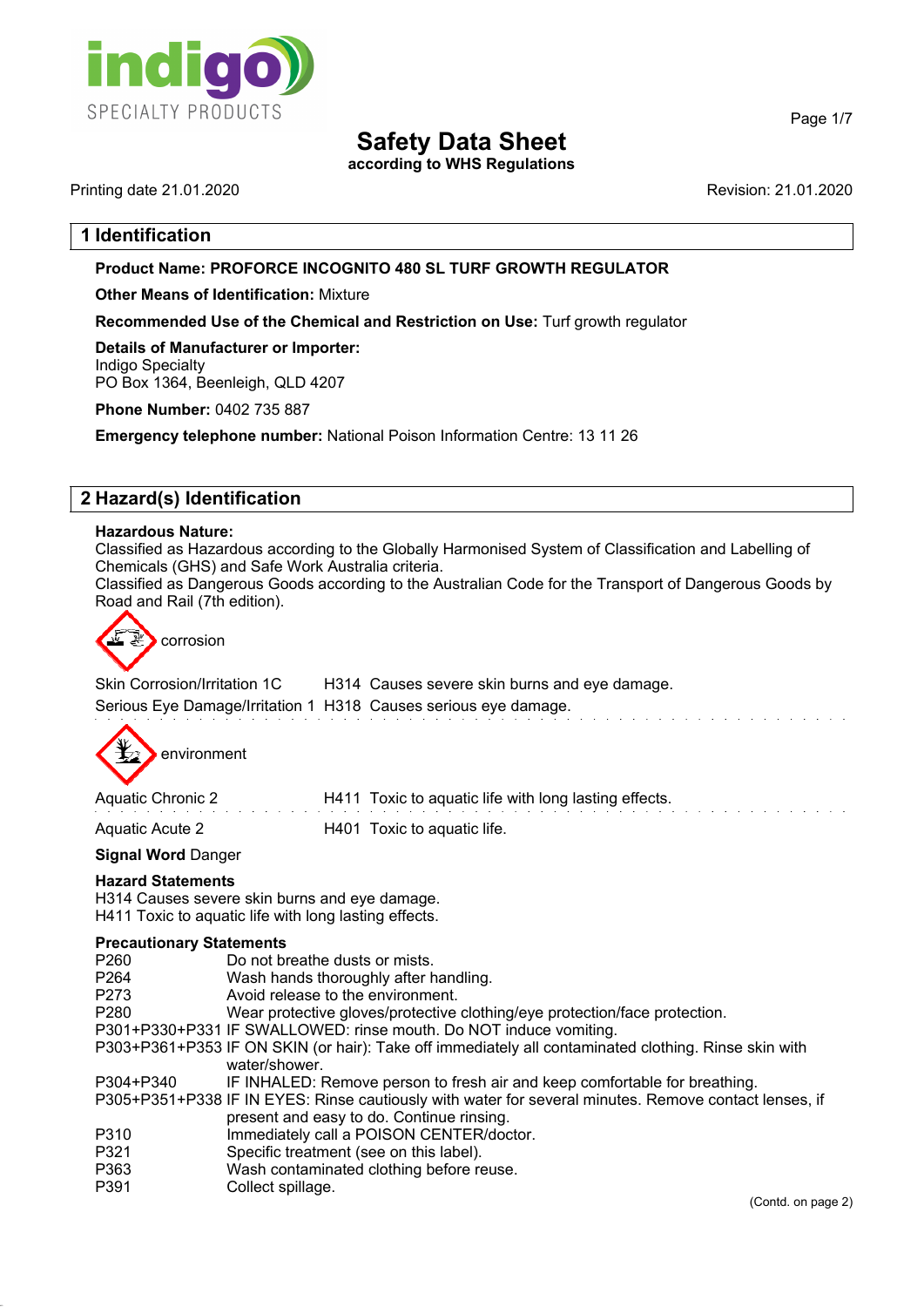#### Page 2/7

# **Safety Data Sheet**

**according to WHS Regulations**

Printing date 21.01.2020 **Revision: 21.01.2020** Revision: 21.01.2020

## **Product Name: PROFORCE INCOGNITO 480 SL TURF GROWTH REGULATOR**

#### (Contd. of page 1) P405 Store locked up. P501 Dispose of contents/container in accordance with local/regional/national regulations.

## **3 Composition and Information on Ingredients**

#### **Chemical Characterization: Mixtures**

**Description:** Mixture of substances listed below with nonhazardous additions.

#### **Hazardous Components:**

CAS: 16672-87-0 2-chloroethylphosphonic acid

Acute Toxicity (Dermal) 3, H311; Skin Corrosion/Irritation 1C, H314; Serious Eye Damage/Irritation 1, H318; Aquatic Chronic 2, H411; A Acute Toxicity (Inhalation) 4, H332; Aquatic Acute 2, H401 48%

## **4 First Aid Measures**

#### **Inhalation:**

If inhaled, remove to fresh air. If not breathing, give artificial respiration. If breathing is difficult, give oxygen. Seek medical attention if breathing problems develop.

#### **Skin Contact:**

In case of skin contact, immediately remove contaminated clothing and wash affected areas with water and soap for at least 20 minutes. Seek medical attention if symptoms occur.

#### **Eye Contact:**

In case of eye contact, hold eyelids open and rinse with water for at least 20 - 30 minutes. Seek medical attention if symptoms occur.

#### **Ingestion:**

If swallowed, do not induce vomiting. Immediately rinse mouth with water. Give a glass of water. Never give anything by mouth to an unconscious person. Seek immediate medical attention.

#### **Symptoms Caused by Exposure:**

Inhalation: May be harmful if inhaled. May cause respiratory irritation or burns.

Skin Contact: Toxic in contact with skin. Causes severe skin burns, blisters and redness.

Eye Contact: Causes serious eye damage and possible blindness.

Ingestion: May be harmful if swallowed. May cause burns to the gastrointestinal system.

## **5 Fire Fighting Measures**

**Suitable Extinguishing Media:** Water fog, foam, dry chemical or carbon dioxide.

#### **Specific Hazards Arising from the Chemical:**

Hazardous combustion products include oxides of carbon and phosphorus, other phosphorus compounds, hydrogen chloride gas, other chlorine compounds, hydrogen gas and smoke.

This product is not flammable, but may burn or decompose in a fire. Reacts violently with bases generating heat. Contact with metals may release flammable hydrogen gas.

Containers close to fire should be removed if safe to do so. Use water spray to cool fire exposed containers.

#### **Special Protective Equipment and Precautions for Fire Fighters:**

When fighting a major fire wear self-contained breathing apparatus and protective equipment.

#### **6 Accidental Release Measures**

## **Personal Precautions, Protective Equipment and Emergency Procedures:**

Wear approved respiratory protection, chemical resistant gloves, protective clothing and safety boots. Evacuate all non-essential personnel from affected area. Do not breathe vapours. Ensure adequate ventilation.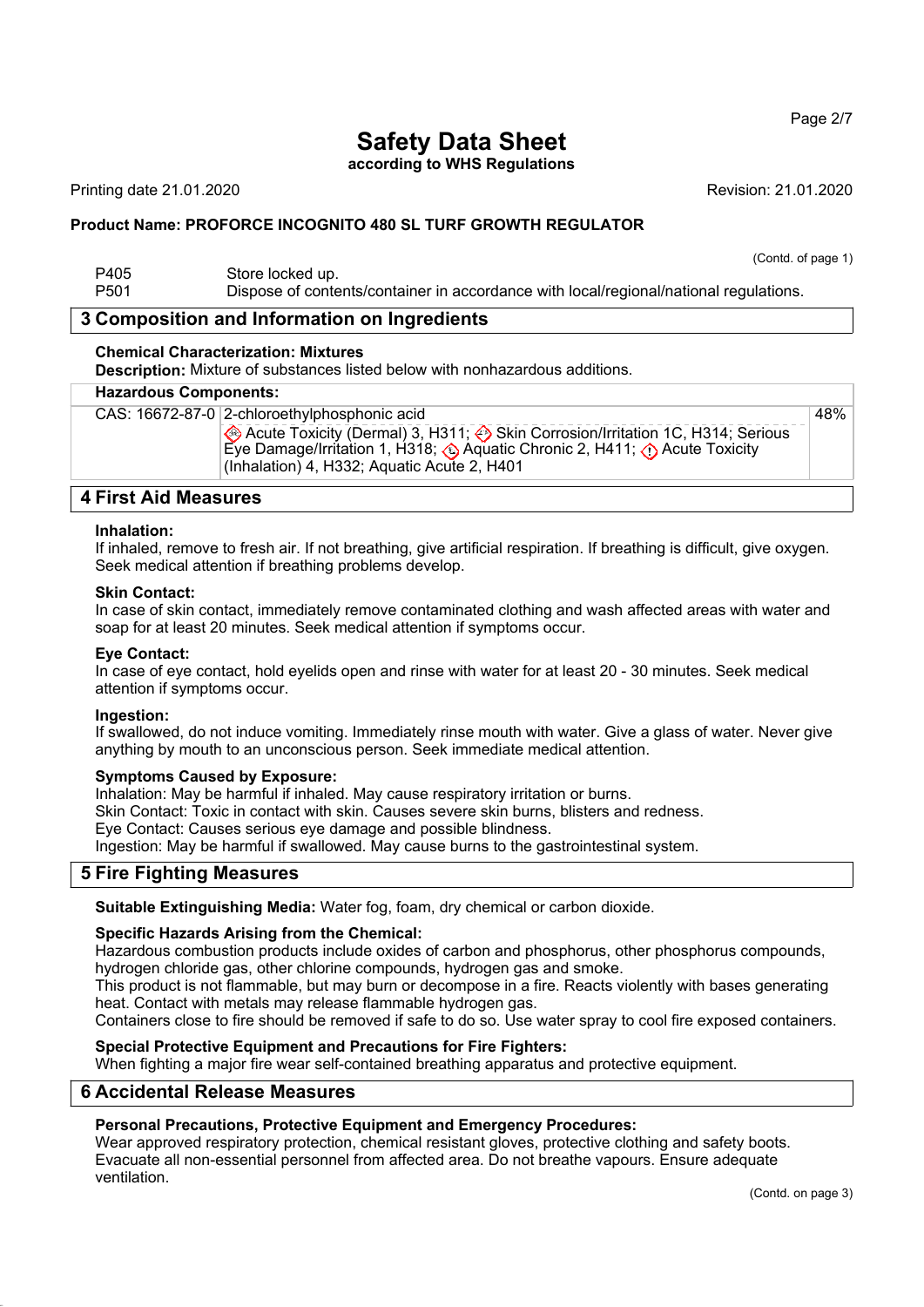## Page 3/7

# **Safety Data Sheet**

**according to WHS Regulations**

Printing date 21.01.2020 **Revision: 21.01.2020** Revision: 21.01.2020

## **Product Name: PROFORCE INCOGNITO 480 SL TURF GROWTH REGULATOR**

(Contd. of page 2)

#### **Environmental Precautions:**

In the event of a major spill, prevent spillage from entering drains or water courses.

#### **Methods and Materials for Containment and Cleaning Up:**

Stop leak if safe to do so and absorb spill with sand, earth, vermiculite or some other absorbent material. Collect the spilled material and place into a suitable container for disposal. Wash spill area with plenty of water.

## **7 Handling and Storage**

#### **Precautions for Safe Handling:**

Reacts violently with bases generating heat.

Contact with metals may release flammable hydrogen gas.

Use of safe work practices are recommended to avoid eye or skin contact and inhalation of vapours. Use only outdoors or in a well-ventilated area.

Food, beverages and tobacco products should not be stored or consumed where this material is in use. Always wash hands before smoking, eating, drinking or using the toilet. Wash contaminated clothing and other protective equipment before storage or re-use. Provide eyewash fountains and safety showers in close proximity to points of potential exposure.

#### **Conditions for Safe Storage:**

Store in a cool, dry and well ventilated area. Keep container tightly closed when not in use. Protect from heat. Keep below 30℃. Keep away from strong bases, strong oxidising agents, zinc, iron, copper, mild steel, aluminium and sodium chlorate.

## **8 Exposure Controls and Personal Protection**

#### **Exposure Standards:**

The product does not contain any relevant quantities of materials with critical values that have to be monitored at the workplace.

**Engineering Controls:** Ensure adequate ventilation of the working area.

#### **Respiratory Protection:**

Respiratory protection is not required under normal use conditions.

Use an approved vapour respirator under conditions where exposure to the substance is apparent (e.g. generation of high concentrations of mist or vapour, inadequate ventilation, development of respiratory tract irritation) and engineering controls are not feasible. See Australian Standards AS/NZS 1715 and 1716 for more information.

#### **Skin Protection:**

Impermeable gloves. See Australian/New Zealand Standard AS/NZS 2161 for more information. When selecting gloves for use against certain chemicals, the degradation resistance, permeation rate and permeation breakthrough time should be considered.

Occupational protective clothing (depending on conditions in which it has to be used, in particular as regards the period for which it is worn, which shall be determined on the basis of the seriousness of the risk, the frequency of exposure to the risk, the characteristics of the workstation of each worker and the performance of the protective clothing). See Australian/New Zealand Standard AS/NZS 4501 for more information.

#### **Eye and Face Protection:**

Eye and face protectors for protection against splashing materials or liquids. See Australian/New Zealand Standard AS/NZS 1337 for more information.

## **9 Physical and Chemical Properties**

**Appearance: Form:** Liquid **Colour:** Clear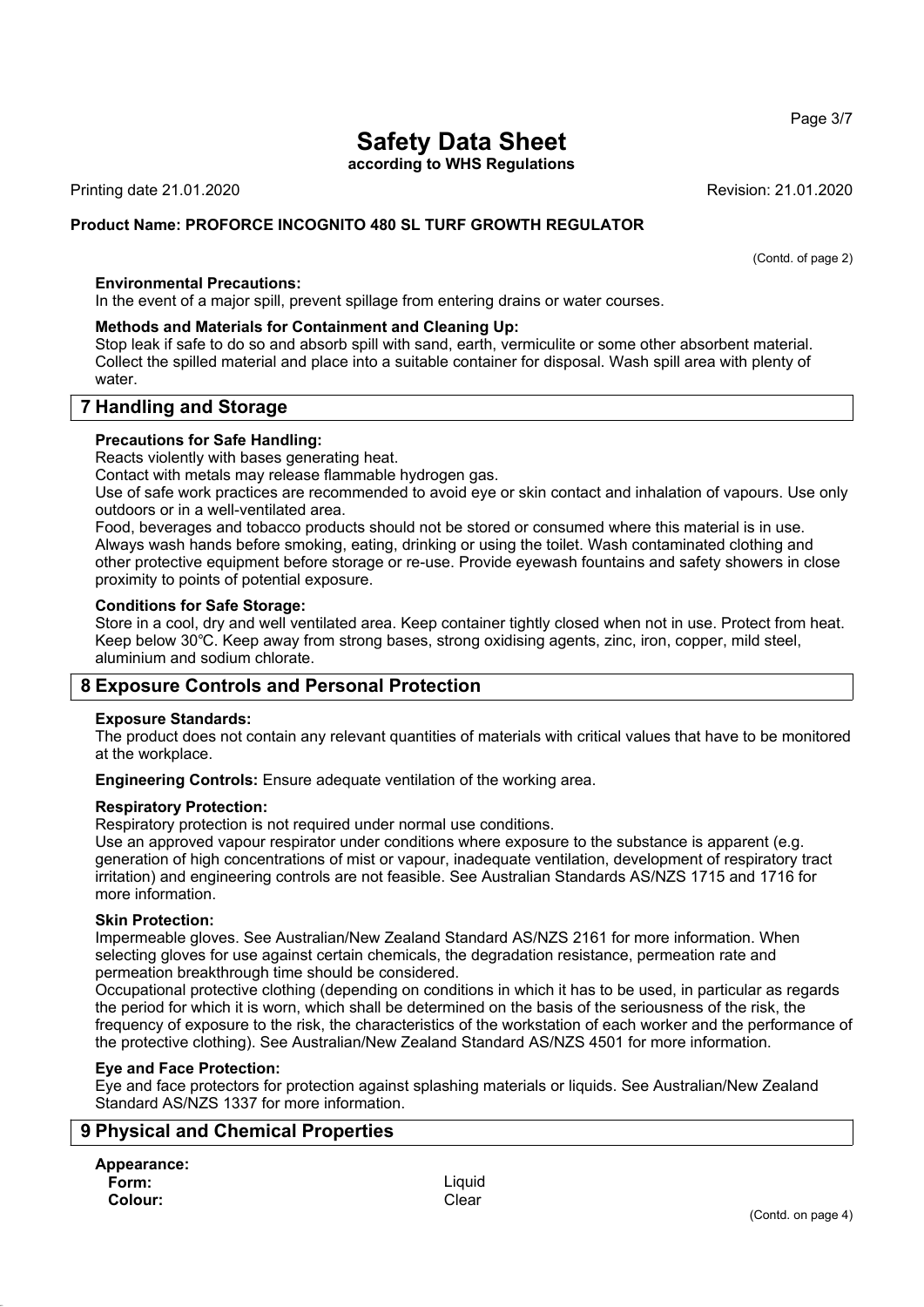# **Safety Data Sheet**

**according to WHS Regulations**

Printing date 21.01.2020 **Revision: 21.01.2020** Revision: 21.01.2020

## **Product Name: PROFORCE INCOGNITO 480 SL TURF GROWTH REGULATOR**

(Contd. of page 3)

| Odour:                                                           | Characteristic                   |
|------------------------------------------------------------------|----------------------------------|
| <b>Odour Threshold:</b>                                          | No information available         |
| pH-Value:                                                        | 0.8                              |
| <b>Melting point/freezing point:</b>                             | $\leq 0$ °C                      |
| <b>Initial Boiling Point/Boiling Range:</b>                      | $~100~{\rm ^{\circ}C}$           |
| <b>Flash Point:</b>                                              | Not applicable                   |
| <b>Flammability:</b>                                             | Product is not flammable.        |
| <b>Auto-ignition Temperature:</b>                                | Not applicable                   |
| <b>Decomposition Temperature:</b>                                | No information available         |
| <b>Explosion Limits:</b>                                         |                                  |
| Lower:                                                           | Not applicable                   |
| Upper:                                                           | Not applicable                   |
| Vapour Pressure at 20 °C:                                        | 2.37 kPa (Water vapour pressure) |
| Relative Density at 20 °C:                                       | 1.302                            |
| <b>Vapour Density:</b>                                           | As for water.                    |
| <b>Evaporation Rate:</b>                                         | No information available         |
| <b>Solubility in Water:</b>                                      | Soluble                          |
| Partition Coefficient (n-octanol/water) at 25 °C: <- 2.2 log POW |                                  |
|                                                                  |                                  |

## **10 Stability and Reactivity**

#### **Possibility of Hazardous Reactions:**

Hazardous polymerisation will not occur. Reacts violently with bases generating heat. Contact with metals may release flammable hydrogen gas.

**Chemical Stability:** Stable at ambient temperature and under normal conditions of use.

#### **Conditions to Avoid:** Heat.

#### **Incompatible Materials:**

Strong bases, strong oxidising agents, zinc, iron, copper, mild steel, aluminium and sodium chlorate.

#### **Hazardous Decomposition Products:**

Oxides of carbon and phosphorus, other phosphorus compounds, hydrogen chloride gas, other chlorine compounds, hydrogen gas and smoke.

## **11 Toxicological Information**

## **Toxicity:**

| <b>LOXICILY.</b>                                      |  |  |  |
|-------------------------------------------------------|--|--|--|
| $LD_{50}/LC_{50}$ Values Relevant for Classification: |  |  |  |
| CAS: 16672-87-0 2-chloroethylphosphonic acid          |  |  |  |
| $ LD_{50} $ 1,600 ml/kg (rat)<br>Oral                 |  |  |  |

Dermal  $|LD_{50}|$  > 5,000 mg/kg (rabbit)

#### **Acute Health Effects**

**Inhalation:** May be harmful if inhaled. May cause respiratory irritation or burns.

**Skin:** Toxic in contact with skin. Causes severe skin burns, blisters and redness.

**Eye:** Causes serious eye damage and possible blindness.

**Ingestion:** May be harmful if swallowed. May cause burns to the gastrointestinal system.

**Skin Corrosion / Irritation:** Causes severe skin burns.

**Serious Eye Damage / Irritation:** Causes serious eye damage.

**Respiratory or Skin Sensitisation:** Based on classification principles, the classification criteria are not met.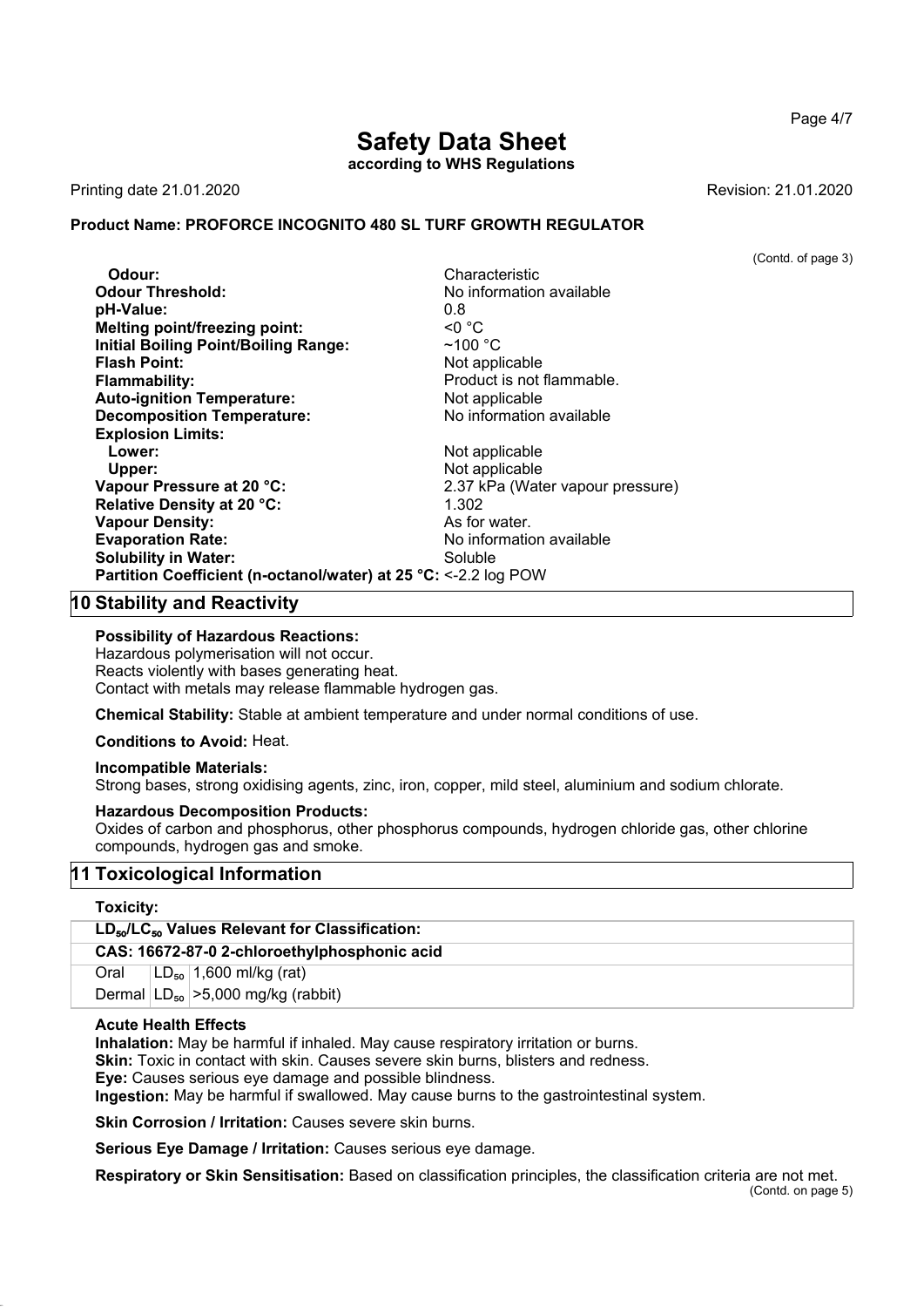Page 5/7

# **Safety Data Sheet**

**according to WHS Regulations**

Printing date 21.01.2020 **Revision: 21.01.2020** 

## **Product Name: PROFORCE INCOGNITO 480 SL TURF GROWTH REGULATOR**

(Contd. of page 4)

**Germ Cell Mutagenicity:** Based on classification principles, the classification criteria are not met.

**Carcinogenicity:** This product does NOT contain any IARC listed chemicals.

**Reproductive Toxicity:** Based on classification principles, the classification criteria are not met.

## **Specific Target Organ Toxicity (STOT) - Single Exposure:**

Based on classification principles, the classification criteria are not met.

## **Specific Target Organ Toxicity (STOT) - Repeated Exposure:**

Based on classification principles, the classification criteria are not met.

**Aspiration Hazard:** Based on classification principles, the classification criteria are not met.

**Chronic Health Effects:** No information available

## **Existing Conditions Aggravated by Exposure:** No information available

## **Additional toxicological information:**

The Australian Acceptable Daily Intake (ADI) for ethephon for a human is 0.02 mg/kg/day, set for the public for daily, lifetime exposure. This is based on the NOAEL of 0.17 mg/kg/day, the level determined to show no effects during long term exposure for the most sensitive indicators and the most sensitive species. (Ref: Australian Pesticides and Veterinary Medicines Authority, 'Acceptable Daily Intakes for Agricultural and Veterinary Chemicals', 2020).

## **12 Ecological Information**

## **Ecotoxicity:**

Slightly toxic to birds. LD50 1072 mg/kg (Bobwhite quail)

## **Aquatic toxicity:**

Toxic to aquatic life with long lasting effects.

| CAS: 16672-87-0 2-chloroethylphosphonic acid |                                            |  |
|----------------------------------------------|--------------------------------------------|--|
| $EC_{50}$                                    | >721 mg/l (daphnia)                        |  |
|                                              | 56 mg/l (scenedesmus subspicatus)          |  |
|                                              | $LC_{50}/96$ h $>100$ mg/l (rainbow trout) |  |
| $LC_{50}$                                    | 29 mg/l (green algae)                      |  |
|                                              | >100 mg/l (rainbow trout)                  |  |

**Persistence and Degradability:** Ethephon is rapidly degraded in soil and is sensitive to UV light.

**Bioaccumulative Potential:** No further relevant information available.

**Mobility in Soil:** This product is unlikely to be mobile in soils. **Other adverse effects:** No further relevant information available.

## **13 Disposal Considerations**

**Disposal Methods and Containers:** Dispose according to applicable local and state government regulations.

**Special Precautions for Landfill or Incineration:** Please consult your state Land Waste Management Authority for more information.

## **14 Transport Information**

**UN Number ADG, IMDG, IATA** UN3265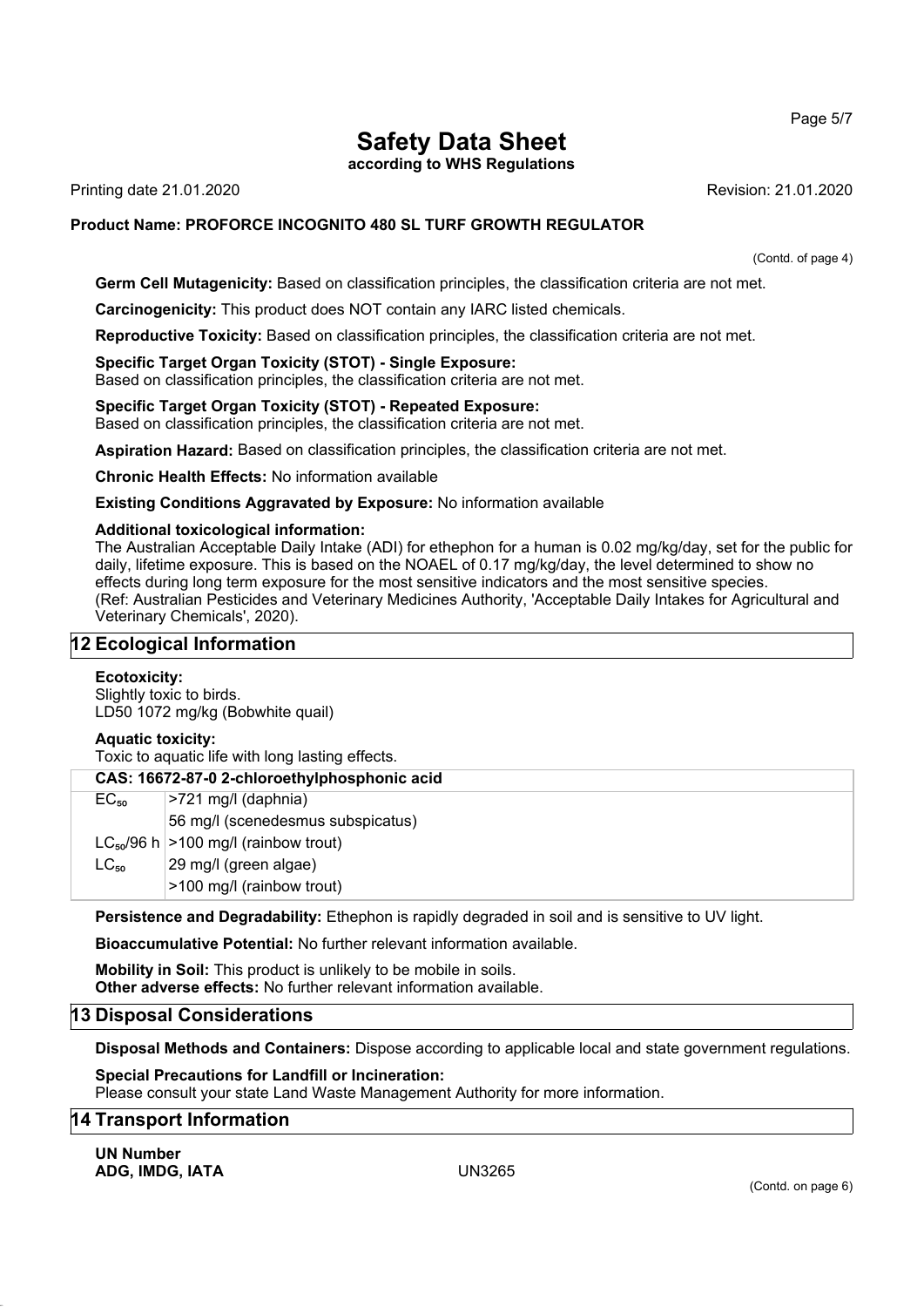Page 6/7

## **Safety Data Sheet**

**according to WHS Regulations**

Printing date 21.01.2020 **Revision: 21.01.2020** Revision: 21.01.2020

#### **Product Name: PROFORCE INCOGNITO 480 SL TURF GROWTH REGULATOR**

(Contd. of page 5)

| <b>Proper Shipping Name</b>                                    |                                                                              |  |
|----------------------------------------------------------------|------------------------------------------------------------------------------|--|
| <b>ADG</b>                                                     | CORROSIVE LIQUID, ACIDIC, ORGANIC, N.O.S. (2-                                |  |
|                                                                | chloroethylphosphonic acid), ENVIRONMENTALLY<br><b>HAZARDOUS</b>             |  |
| <b>IMDG, IATA</b>                                              | CORROSIVE LIQUID, ACIDIC, ORGANIC, N.O.S. (2-<br>chloroethylphosphonic acid) |  |
| <b>Dangerous Goods Class</b>                                   |                                                                              |  |
| <b>ADG Class:</b>                                              | 8 Corrosive substances.                                                      |  |
| <b>Packing Group:</b>                                          |                                                                              |  |
| ADG, IMDG, IATA                                                | Ш                                                                            |  |
| <b>EMS Number:</b>                                             | $F-A, S-B$                                                                   |  |
| <b>Hazchem Code:</b>                                           | 2X                                                                           |  |
| <b>Special Provisions:</b>                                     | 223, 274                                                                     |  |
| <b>Limited Quantities:</b>                                     | 5 <sub>L</sub>                                                               |  |
| Packagings & IBCs - Packing Instruction:                       | P001, IBC03, LP01                                                            |  |
| <b>Portable Tanks &amp; Bulk Containers - Instructions: T7</b> |                                                                              |  |
| <b>Portable Tanks &amp; Bulk Containers - Special</b>          |                                                                              |  |
| <b>Provisions:</b>                                             | <b>TP1, TP28</b>                                                             |  |
| 15 Regulatory Information                                      |                                                                              |  |
| <b>Australian Inventory of Chemical Substances:</b>            |                                                                              |  |
|                                                                |                                                                              |  |

CAS: 16672-87-0 2-chloroethylphosphonic acid

CAS: 7732-18-5 Water

**Standard for the Uniform Scheduling of Drugs and Poisons (SUSMP) - Poison Schedule:** Poisons Schedule: 6

## **16 Other Information**

#### **Date of Preparation or Last Revision:** 21.01.2020

#### **Prepared by: MSDS.COM.AU Pty Ltd www.msds.com.au**

## **Abbreviations and acronyms:**

ADG: Australian Dangerous Goods IMDG: International Maritime Code for Dangerous Goods

IATA: International Air Transport Association

GHS: Globally Harmonised System of Classification and Labelling of Chemicals

CAS: Chemical Abstracts Service (division of the American Chemical Society)

LC<sub>50</sub>: Lethal concentration, 50 percent

LD<sub>50</sub>: Lethal dose, 50 percent

IARC: International Agency for Research on Cancer

STEL: Short Term Exposure Limit

TWA: Time Weighted Average

NES: National Exposure Standard (Safe Work Australia - Workplace Exposure Standards For Airborne Contaminants)

Acute Toxicity (Dermal) 3: Acute toxicity – Category 3

Acute Toxicity (Inhalation) 4: Acute toxicity – Category 4

Skin Corrosion/Irritation 1C: Skin corrosion/irritation – Category 1C

Serious Eye Damage/Irritation 1: Serious eye damage/eye irritation – Category 1

Aquatic Acute 2: Hazardous to the aquatic environment, short-term (Acute). Category 2

Aquatic Chronic 2: Hazardous to the aquatic environment, long-term (Chronic). Category 2